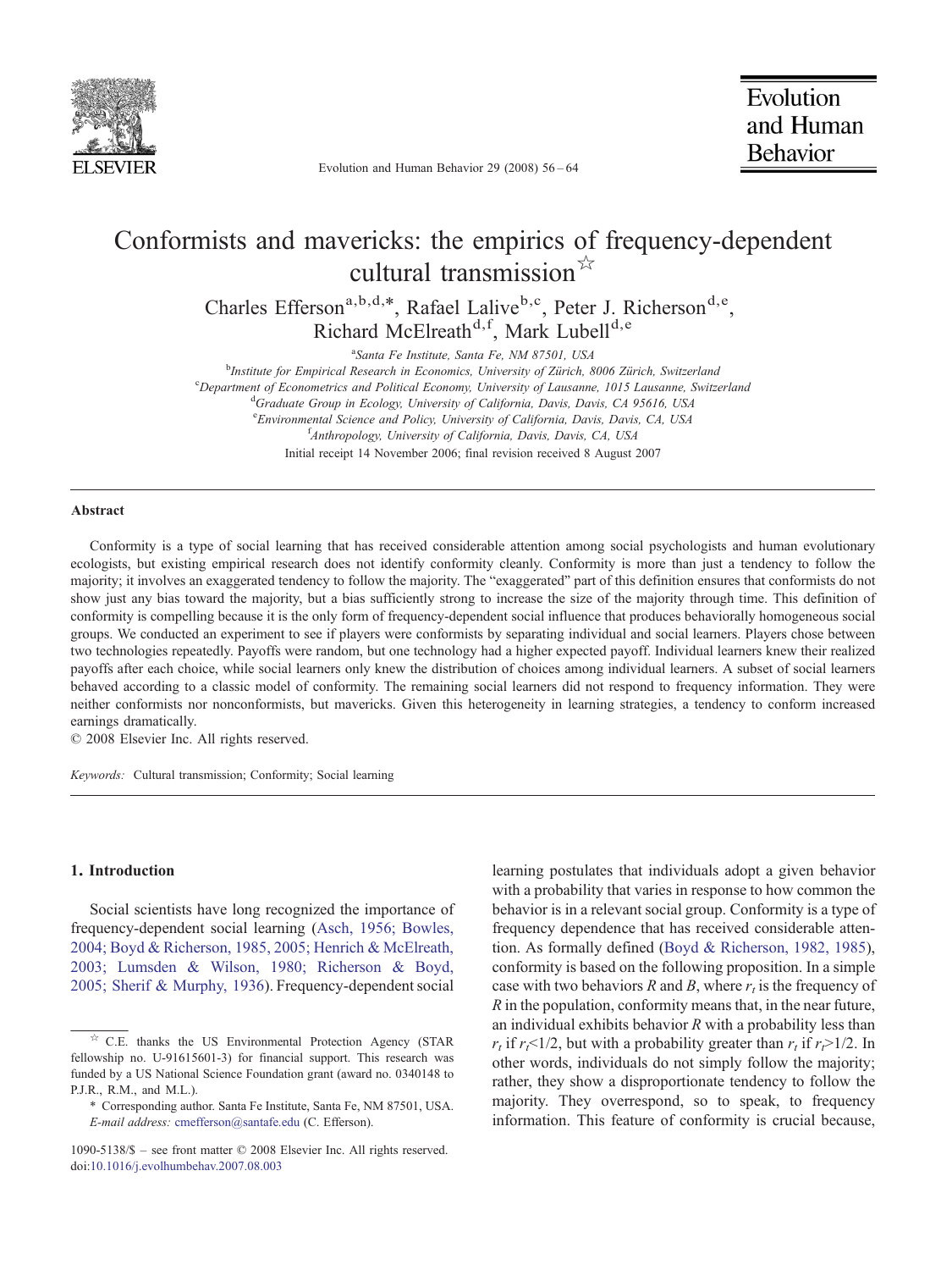as we show below, it homogenizes behavior within social groups. Other types of frequency dependence do not have this effect.

In spite of conformity's acknowledged importance, previous empirical research cannot identify conformity as a disproportionate tendency to follow the majority. Classic research in social psychology [\(Aronson, Wilson, & Akert,](#page-8-0) [2002; Asch, 1955, 1956](#page-8-0)), neuroscience experiments ([Berns](#page-8-0) [et al., 2005](#page-8-0)) in the tradition of Asch, and recent experiments with chimpanzees [\(Whiten, Horner, & de Waal, 2005\)](#page-8-0) show that a focal individual is more likely to adopt a behavior as that behavior becomes more common. A simple model of nonconformity, however, makes exactly the same prediction, as do other hypotheses about positive social influences.

The distinctions, however, among different forms of positive influence are fundamental and not simply matters of definition. Below we present a general model of frequency dependence that includes both conformity and nonconformity as special cases. Although individual psychology is different for conformity and nonconformity, in both cases, the probability that a focal individual adopts a given behavior increases with the frequency of the behavior in the social group. Even so, dynamics at the group level are radically different. Conformity produces multiple steady states and can lead otherwise similar societies to evolve in completely different ways in the wake of small random effects ([Bowles, 2004; Efferson & Richerson, 2007](#page-8-0)). Whatever behavioral variation may exist between groups, however, conformity produces social groups that are internally homogeneous in terms of behavior. Nonconformity, in contrast, increases behavioral variation within groups and decreases variation between groups [\(Efferson](#page-8-0) [& Richerson, 2007\)](#page-8-0). Whatever names we choose to attach to these forms of social influence, such distinctions are important. To demonstrate conformity as a force that homogenizes behavior within social groups, it is not enough to show simply that individuals adopt common behaviors. Researchers must also show that this inclination is disproportionate in the way described above. In this paper, we present a jointly theoretical and experimental approach to this problem.

Apart from its intrinsic interest, conformity has figured prominently in various discussions in the behavioral and evolutionary social sciences. Theoretically, conformity can be a valuable way to make good decisions in temporally and spatially variable environments ([Henrich & Boyd, 1998](#page-8-0)). Imagine that  $R$  and  $B$  are two existing technologies. Individuals would like to choose the optimal technology, but returns are stochastic. The environment also varies in space and time, and so identifying the optimal technology is not easy. Assume that individuals experiment from time to time and learn individually as a result, and this produces a slight bias toward the optimal technology. As we show below, conformity exaggerates such a bias by filtering out a lot of the noise at the individual level. A powerful signal pointing toward the optimal technology is the result. By itself,



Fig. 1. The probability that a majority of individuals in the group P(majority opt) chooses the optimal technology as a function of the probability  $r_t$ that each individual chooses the optimal technology for four different group sizes N.

however, conformity implies nothing about the optimality of individual decisions. It only exaggerates existing biases.

In addition to decision making, conformity has the interesting theoretical property that it reduces behavioral variation within populations while potentially increasing variation among populations. All else being equal, this increases the strength of selective pressures at the group level. Thus, in conjunction with the punishment of norm violations and the imitation of success, conformity plays a critical role in the study of how prosocial tendencies could have evolved in humans via cultural group selection [\(Boyd, Gintis, Bowles, &](#page-8-0) [Richerson, 2003; Boyd & Richerson, 1982; Fehr &](#page-8-0) [Fischbacher, 2003, 2004; Fehr & Gaechter, 2002; Guererk,](#page-8-0) [Irlenbusch, & Rockenback, 2006; Guzmán, Rodríguez-](#page-8-0)[Sickert, & Rowthorn, 2006; Henrich, 2004; Henrich &](#page-8-0) [Boyd, 2001\)](#page-8-0). Conformity also appears to be critical in explaining aggregate patterns that characterize the diffusion of technological innovations [\(Henrich, 2001; Rogers, 1995](#page-8-0)).

### 2. How conformity works

Theoretically, conformity can be a valuable way to make decisions under uncertainty. Importantly, however, conformity is neither good nor bad by itself. It merely exaggerates existing biases in individual decision making. To illustrate, assume that technology  $R$  is optimal. Consider a group of  $N$ individuals, each of whom chooses  $R$  in a given period with probability  $r_t$ . The probability that a majority of the individuals in the social group chooses the optimal technology when  $N$  is odd is simply,

$$
P(\text{majority opt}) = \sum_{i=1 \ N/2!}^{N} {N \choose i} r_i^i (1 - r_i)^{N-i}.
$$
 (1)

Fig. 1 shows how P(majority opt) varies as a function of  $r_t$  for four different values of N.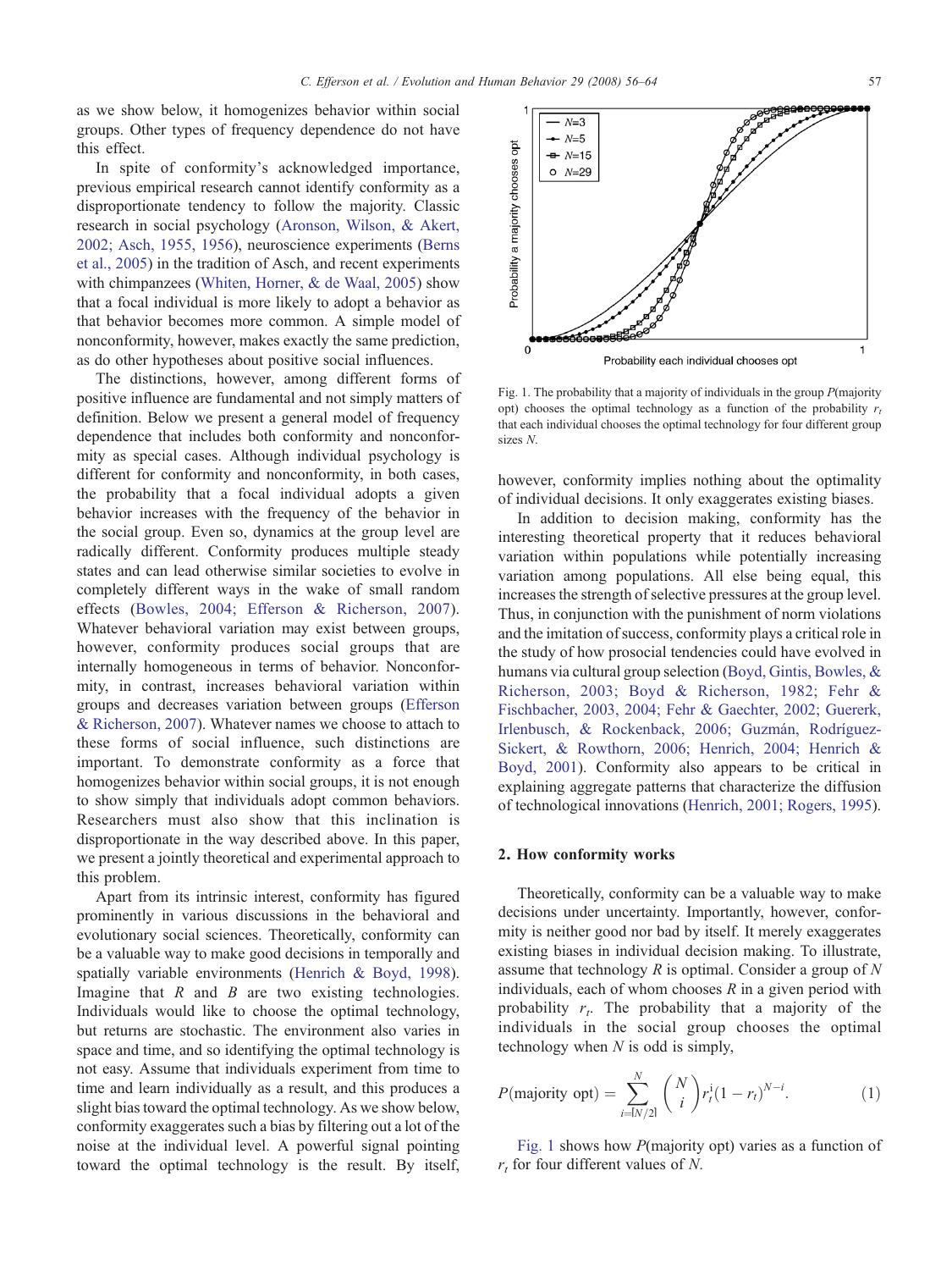<span id="page-2-0"></span>Importantly, P(majority opt) $\leq r_t$  if  $r_t \leq 0.5$ , but P(majority opt) $>r_t$  if  $r_t > 0.5$ . This fact is the essence of conformity's power to reduce noise at the individual level into a useful social signal. Conformity works by identifying the optimum disproportionately if other forces, as summarized by  $r_t$ , bias choices toward the optimum. It does not work, in the sense that it disproportionately identifies the suboptimal technology, if other forces bias choices toward the suboptimum. Moreover, when the social group gets larger, the amount of information embedded in the group increases, and the nonlinearity intrinsic to conformity becomes more extreme. In sum, conformity exaggerates the effectiveness of other decision-making biases such as individual learning in a way that depends on both the size of the social group and the strength of the other bias. If the other bias is bad, conformity is worse. If the other bias is good, conformity is even better. Additionally, this extra bias created by conformity is more extreme for larger social groups.

The Supplementary Material presents additional results formalizing how conformity works. As in the experiment described shortly, the theory focuses on situations in which the payoffs associated with different behaviors are stochastic. The best behavior is not obvious because feedback is noisy. In this case, conformity can filter noisy individual

feedback into a powerful signal that points clearly toward the best behavior, but only if some other force is at work.

# 3. The empirics of frequency dependence

As suggested in the Introduction, conformity should not be defined simply as any positive social influence. Such an approach neglects important distinctions between different types of frequency dependence, some of which produce internally homogeneous groups, and others of which produce social groups that are maximally heterogeneous. Here we outline the distinctions necessary to integrate theory and empiricism into the study of frequency-dependent social learning.

# 3.1. Individual decisions under fixed and sampled social groups

[Boyd and Richerson \(1982, 1985\)](#page-8-0) developed a simple model of frequency dependence with the following properties. In  $t+1$ , each individual in the population samples N individuals from the previous period. Define  $I_t \in \{0,1,...,N\}$ as a random variable with realizations  $i_t$  specifying the number of individuals choosing  $R$  in a particular sample of



Fig. 2. The top row shows in gray the entire set of possible probability functions allowed by conformity (Plot A;  $D \in (0,1]$ ) and nonconformity (Plot B;  $D \in [-1,0)$ ) without sampling. In both cases, choice probabilities are piecewise linear nondecreasing functions of the frequency of behavior R (i.e.,  $i/N$ ). The  $45^\circ$  line common to both gray regions is linear transmission ( $D=0$ ). The bottom row shows choice probabilities under sampling for both extreme conformity (Plot C; D=1) and extreme nonconformity (Plot D; D=-1). These functions depend on  $r<sub>t</sub>$ , the proportion of individuals exhibiting R in the population from which samples are drawn. For reference, the 45° line is also shown.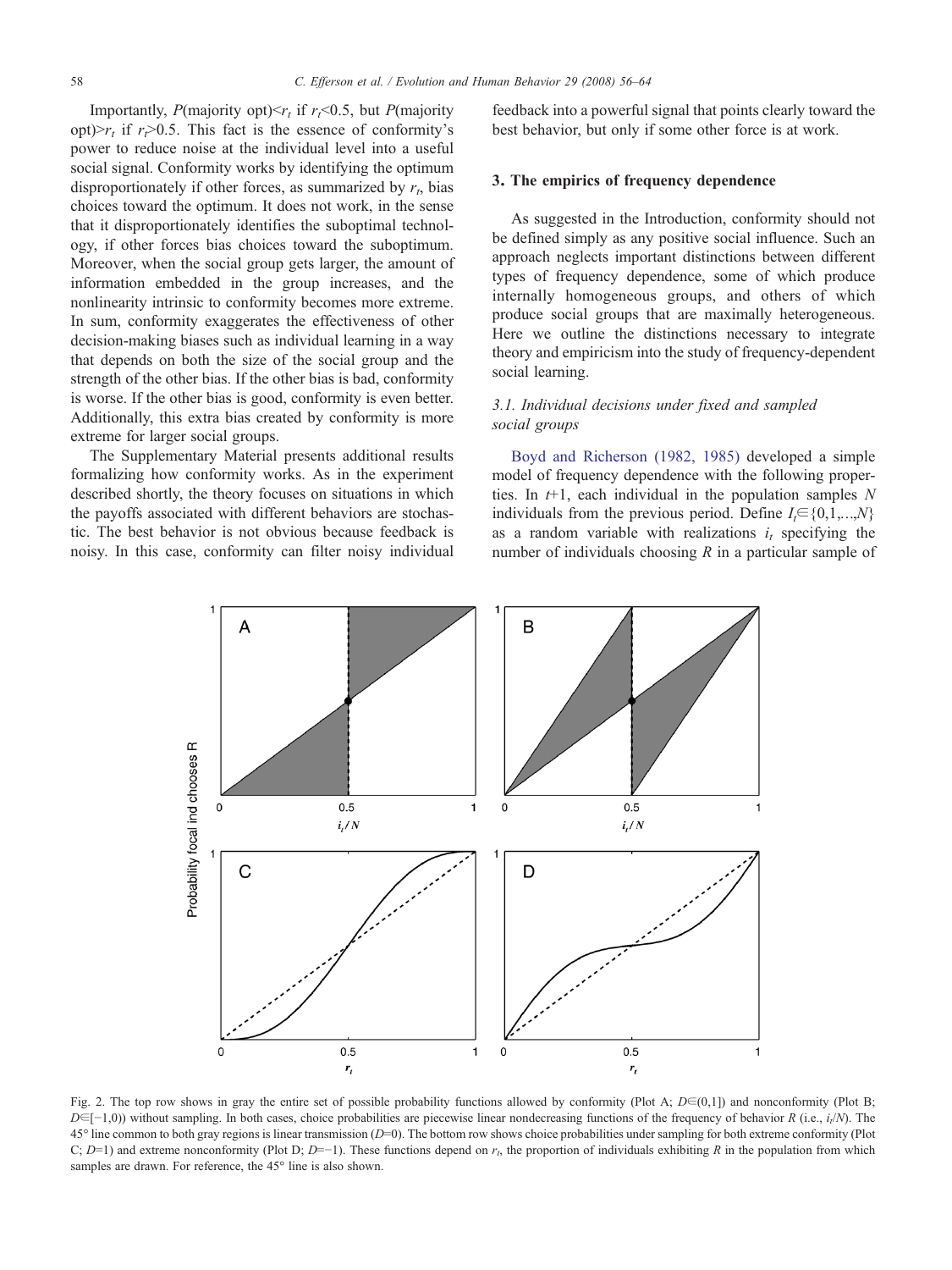size N. Given a sample with a particular distribution of behaviors, the response to social information takes the following form for a focal individual,

$$
P(\text{focal ind chooses } R|i_t)
$$
\n
$$
= \begin{cases}\n i_t(1 - D)/N & \text{if } i_t < N/2, \\
1/2 & \text{if } i_t = N/2, \\
i_t(1 - D)/N + D & \text{otherwise.} \n\end{cases}
$$
\n(2)

The parameter  $D \in [-1,1]$  controls the nature of frequency dependence. When  $D \in [-1,0)$ , social learning is nonconformist; when  $D=0$ , social learning is linear ([Boyd & Richerson,](#page-8-0) [1985\)](#page-8-0); and when  $D \in (0,1]$ , it is conformist.

The probabilities specified in Eq. (2) are conditional. They take the distribution of behaviors in the social group  $(i<sub>t</sub>)$ as given and do not account for how people form social groups. Conditional probabilities may be relevant in many experimental settings where the social group is fixed (e.g., [Asch, 1956\)](#page-8-0), and indeed they will be relevant for the experiments presented below, but they will not always apply. In some cases, we might imagine that individuals estimate the distribution of behaviors in some larger population by sampling behavioral models randomly. In this case, if  $r_t$  is the frequency of  $R$  in the population at  $t$ , then the number of individuals who chose  $R$  in a sample of individuals will be binomially distributed. In essence, two sources of noise are present. On one hand, given a social group with a particular mix of behaviors, individuals may exhibit positive choice probabilities for both  $R$  and  $B$ . These are the conditional probabilities of Model 2. On the other hand, if individuals estimate the distribution of behaviors in the population by sampling, samples will typically differ across individuals, and these differences represent another type of noise. Accounting for both types of noise, the unconditional probability under unbiased sampling is simply,

$$
P(\text{focal ind chooses } R) = r_t(1 - D)
$$
  
+ 
$$
D \sum_{i_l = N/2!}^{N} {N \choose i_l} (r_l)^{i_l}
$$
  
× 
$$
(1 - r_t)^{N - i_l}.
$$
 (3)

[Fig. 2](#page-2-0) illustrates the basic features of Models 2 and 3.

Importantly, with sampling, both conformity ([Fig. 2](#page-2-0)C) and nonconformity ([Fig. 2D](#page-2-0)) produce monotonically increasing functions. This means that both are forms of positive social influence. Using basic techniques in nonlinear dynamics ([Hoy, Livernois, Mckenna, Rees, & Stengos,](#page-8-0) [2001; McElreath & Boyd, 2007\)](#page-8-0), however, one can show that their aggregate effects are entirely different ([Efferson &](#page-8-0) [Richerson, 2007\)](#page-8-0). Conformity produces behavioral homogeneity within the social group or population. In a diametrically opposed fashion, nonconformity produces the maximum amount of heterogeneity.

Without sampling, conformity monotonically increases in the number of individuals exhibiting  $R$  ([Fig. 2](#page-2-0)A). Nonconformity monotonically increases over two restricted

intervals ([Fig. 2](#page-2-0)B). So long as we restrict attention to  $r_t \in [0,1/2)$  or  $r_t \in (1/2,1]$ , nonconformity posits, like conformity, that the probability that a focal individual adopts  $R$ increases in the number of individuals with behavior R. This assumption is compatible with the idea that individuals show relatively small biases toward the behavior in the minority. These biases are enough to move the group away from the behavior currently in the majority, thus distinguishing nonconformity from conformity, but the biases are not especially large. For this reason, we will refer to this form of nonconformity as "weak" nonconformity. With respect to empirical studies, weak nonconformity has the following important implication. Researchers cannot cleanly identify conformity by simply showing that majorities of different sizes have a positive effect on the rate of adopting the behavior in question (e.g., [Asch, 1955\)](#page-8-0). In essence, this is like restricting attention to the interval  $r_t \in (1/2,1]$ , and both conformity and weak nonconformity make the same qualitative prediction over this interval.

In the Supplementary Material, we derive a model of "strong" nonconformity in which individuals exhibit large biases toward the behavior in the current minority. This form of nonconformity produces a model in which the probability of choosing a behavior varies inversely with the behavior's frequency in the population—a qualitative relation very different from any form of Models 2 and 3. Nonetheless, like weak nonconformity and unlike conformity, strong nonconformity cannot produce dynamically stable, behaviorally uniform social groups.

# 3.2. Only conformity produces internally homogeneous groups

Whether individuals sample or not when forming a group of associates, the critical feature of conformity is that it moves the group toward the behavior in the majority at any given point in time. This is formally captured by the definition presented in the Introduction. In a simple twobehavior setting, if  $r_f<1/2$ , the probability that a focal individual adopts R in the next period is less than  $r_t$ . If  $r_t>1/$ 2, the probability is greater than  $r_t$ . Thus, if R is in the minority, the minority gets progressively smaller until R disappears altogether. If  $R$  is in the majority, the majority gets progressively larger until  $R$  alone is present.<sup>1</sup>

Contrast this scenario with the following alternatives. Linear transmission ([Boyd & Richerson, 1985\)](#page-8-0) means that the probability that a focal individual chooses  $R$  is equal to  $r_t$ for all values of  $r_t$ . In this case, the dynamics of behavior are neutral with respect to frequency-dependent social influence. If the distribution of behaviors changes through time, it

<sup>&</sup>lt;sup>1</sup> Strictly speaking, this claim about perfect homogeneity requires that the function specifying choice probabilities includes the points (0,0) and (1,1) and is continuous in the vicinity of both points. Otherwise, the result is weaker. The group is increasingly homogeneous, but perfect homogeneity does not result.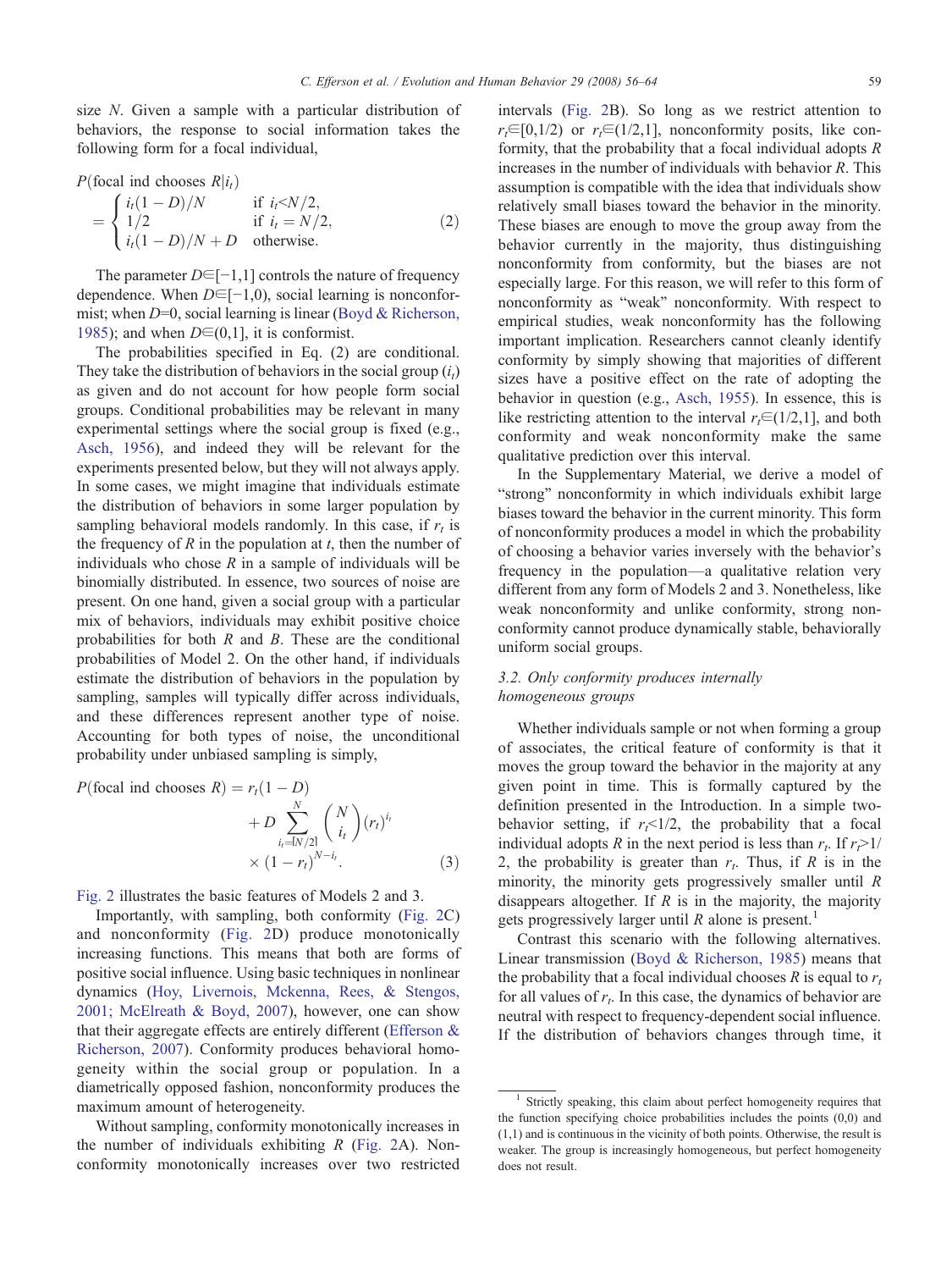changes for some other reason and not because people are responding in a biased way to how common behaviors are. Next we consider the two forms of nonconformity. Both assume that if  $r<sub>t</sub> < 1/2$ , the probability that a focal individual adopts R in the next period is greater than  $r_t$ , while if  $r_t>1/2$ , the probability is less than  $r_t$ . Consequently, both forms of nonconformity involve a bias away from the behavior currently in the majority. In the case of weak conformity, the bias is relatively small. Dynamically, this means that the group moves smoothly toward a uniform distribution of behaviors, at which point nonconformity becomes irrelevant, and the system stabilizes [\(Efferson & Richerson, 2007](#page-8-0)). Strong nonconformity, in contrast, creates oscillations in the sense that the behavior in the majority constantly changes (Supplementary Material). Regardless of whether the dynamics are controlled by weak or strong nonconformity, groups that are stable and homogeneous cannot result. This follows precisely because of the postulated force away from any majority that might be in place at a given point in time.

Importantly, an infinite number of models that do not fall into the categories outlined in this section exist. In particular, we ignore models that meet some of the assumptions of both conformity and nonconformity. Models of this sort imply that some other bias is at work. An example would be a group of individuals who all choose  $R$  with a constant probability of  $.8$ . This would mean that  $R$  is intrinsically more attractive than  $B$  for reasons that have nothing to do with  $R$ 's frequency in the population. We do not mean to imply that such biases do not exist. We think they do, and they probably interact with frequency dependence. But we ignore them here to focus squarely on the theoretical properties of frequency dependence without other matters clouding the issue.



Fig. 3. Functions lying within the gray area are consistent with conformity. The circles plot data from an experiment in [Asch \(1955,](#page-8-0) p. 6) in which the unanimous majority aligned against the experimental subject constituted a proportion of the group ranging from 1/2 to 15/16. The behavior in question is choosing a line of a different length from the reference line. The horizontal axis is the proportion of the group made up of confederates choosing a wrong line. The vertical axis shows the proportion of experimental subjects also choosing a wrong line. Only those data for which Asch provides precise numerical information are shown here.

#### 3.3. Asch's study as an illustrative example

[Asch \(1955, 1956\)](#page-8-0) initiated a tradition of conformity research in which the experiment created a conflict between what the experimental subject perceived as true and the opinions of a unanimous majority aligned against her. Unbeknownst to the experimental subject, this unanimous majority with a contradictory opinion was really composed of confederates. A typical setting involves identifying, from a set of lines, the one line that is the same length as some reference line. The experimental subject sees the right answer, but before the subject states her own opinion, the confederates each choose a line that is not the same length as the reference line. The question is whether this information will influence the subject's probability of stating a wrong answer.

Fig. 3 shows the results from one of Asch's experiments in which the size of the social group—and by extension the size of the unanimous majority of confederates—was varied systematically. The social group, including the experimental subject, ranged from 2 to 16, and so here we code this as unanimous majorities ranging in size from 1 to 15. As the independent variable, we show the proportion of the entire group made up of confederates initially proclaiming the wrong answer, which produces variations ranging from 1/2 to 15/16. This coding assumes that, before stating their own answers, the experimental subjects all had an opinion contradictory to the stated answers of the confederates. We do not actually know this, but it is consistent with the error rate in Asch's control sessions without social influence. This type of coding also produces the most variation in the independent variable and is thus the most favorable approach to Asch's study. The response variable is the proportion of experimental subjects who, like the confederates, also stated a wrong answer. Subjects did not sample from a larger population, and conditional choice probabilities are the relevant concept. The data are superimposed on a graph showing the region of probability space compatible with conformity.

We would like to make three points. First, the experimental data lie entirely outside the conformity region. Second, the data only cover the interval from 1/2 to 1. Both conformity and weak nonconformity predict a monotonic increase over this interval, and thus the data are qualitatively consistent with both models. Third, the experimental protocol created a conflict between two different biases: the information provided by the subject's senses and the subject's possible susceptibility to social influence. For this reason, we do not claim, as Fig. 3 might suggest, that [Asch](#page-8-0) [\(1955](#page-8-0), [1956\)](#page-8-0) actually found nonconformity. Rather, we claim that the joint effect of conflicting biases means that we cannot isolate the response to frequency information, and so we cannot conclude that Asch found conformity as we define it, namely a frequency-dependent force that produces homogeneous social groups through time. The key here is the baseline rate of errors. Asch's baseline is the error rate in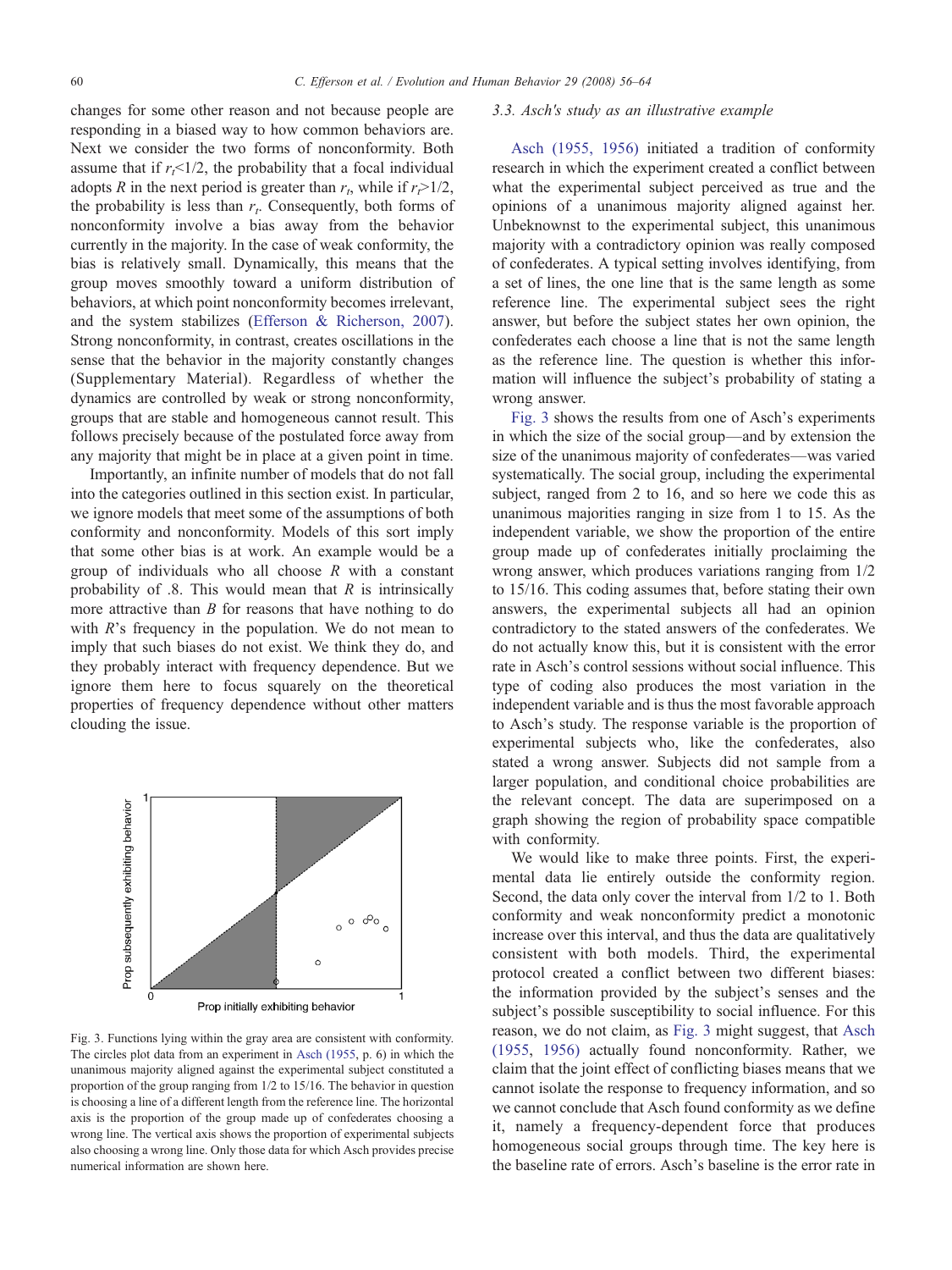the absence of social influence, an error rate close to 0. This baseline is indeed interesting and compelling, but it is not the relevant baseline for understanding the dynamical consequences of frequency-dependent social influence. As outlined above, the relevant dynamical baseline is the current distribution of behaviors. Specifically, we need to know how the probability of choosing a behavior in the future compares to the current frequency of the behavior in the group for every conceivable distribution of behaviors. This was the objective of the experimental work to which we now turn.

# 4. Experimental methods

With 70 students at the University of Zürich and the Swiss Federal Institute of Technology, we conducted the following experiment. In each period, each player faced a choice between one of two technologies ("red" vs. "blue"). Payoffs followed truncated normal distributions, but one color was optimal in that its payoff distribution had a higher expectation. Specifically, payoffs in experimental currency units for the suboptimal technology were distributed  $N(30,12)$ , and payoffs for the optimum were distributed N (38,12). Both distributions were truncated at 0 and 68, which changed the means and standard deviations slightly, and payoffs were rounded to the nearest integer. Players did not know which color was better, but they could learn through time. The basic experimental problem was thus similar to that in [Efferson et al. \(2007\)](#page-8-0) and [McElreath et al. \(2005\).](#page-8-0)

Players made choices for six blocks of 25 periods each. Each block of 25 periods had a randomly selected optimal color, but all players who played together always had the same optimal color. All of this was explained in the instructions before beginning an experimental session. The framing of the choice task was neutral, but players were explicitly told that the more often they chose the optimal color, the more they would earn. In addition, participants viewed an extensive graphical demonstration before the beginning of the experiment. The demonstration produced various animated histograms that gave subjects an intuition for how random payoffs would be generated even if they did not have formal training in probability theory. The entire experiment was conducted on a local computer network using z-Tree [\(Fischbacher, 2007\)](#page-8-0). The Supplementary Material provides more details.<sup>2</sup>

Players within a session were divided into two groups that played simultaneously. In one group of five players, each player individually chose one of the two colors in each period and immediately received private information about her realized payoff. These players did not have any information about other players, and so we refer to them as individual learners. In the other group, composed of six to seven players, each player had social information about the distribution of choices (e.g., three red, two blue) among the individual learners. These players did not have any information about their own payoffs, and thus we refer to them as social learners. Social information was available after all individual learners had made their choices in a period but before a given social learner had made her choice. After communicating the social information, each social learner made a choice between the two colors privately and received a payoff. Realized payoffs, however, were never communicated to players in this group, and individual learning was consequently not possible. Social learners, however, did know that players in the associated group of individual learners were receiving individual feedback about payoffs after each of their choices. Immediately after the experiment, all players responded to a brief questionnaire requesting basic sociodemographic information and information about how they made decisions in the experiment. The only payoff information that social learners received was their total earnings after the experiment and questionnaire had been completed.

Subjects were drawn from the extensive subject pool routinely used at the Institute for Empirical Research in Economics in Zürich. Psychology students were excluded. Sessions lasted about 2 h, and payments were made privately after the experiment. The exchange rate was 150 experimental currency units to the Swiss Franc. Total earnings were the sum over all 150 periods. The average payment was 32.68 Swiss Francs (US\$25.50 or €20.91).

## 5. Results and discussion

The value of conformity in this experiment depended on the effectiveness of individual learning. Individual learning was highly effective. Individual learners exhibited a roughly uniform distribution over the two colors in Period 1, but the proportion choosing the optimal color increased dramatically as the 25 periods progressed. Specifically, regressing the proportion of individual learners choosing optimally on period, using the method of [Newey and West \(1987\)](#page-8-0) to correct for heteroskedasticity and autocorrelation up to Lag 3, produces a highly significant upward trend  $(p<01)$ . The estimated coefficient for period is .012, and the  $R^2$  value is .930. Thus, on average, the percentage of individual learners choosing optimally in a group of five increased by roughly 30 percentage points over the course of 25 periods.

To test for conformity among social learners, we take Model 2 as our theoretical framework. To evaluate the theory, we estimated the key parameter  $D$  using maximum likelihood under three different levels of assumed heterogeneity among social learners (Supplementary Material). The simplest model posits a single value of D over all observations and all social learners. The second model divides social learners into two groups based on their response to a single questionnaire item. Specifically, to have <sup>2</sup> Instructions in German and/or z-Tree code is available upon request. Some measure of what subjects thought they were doing in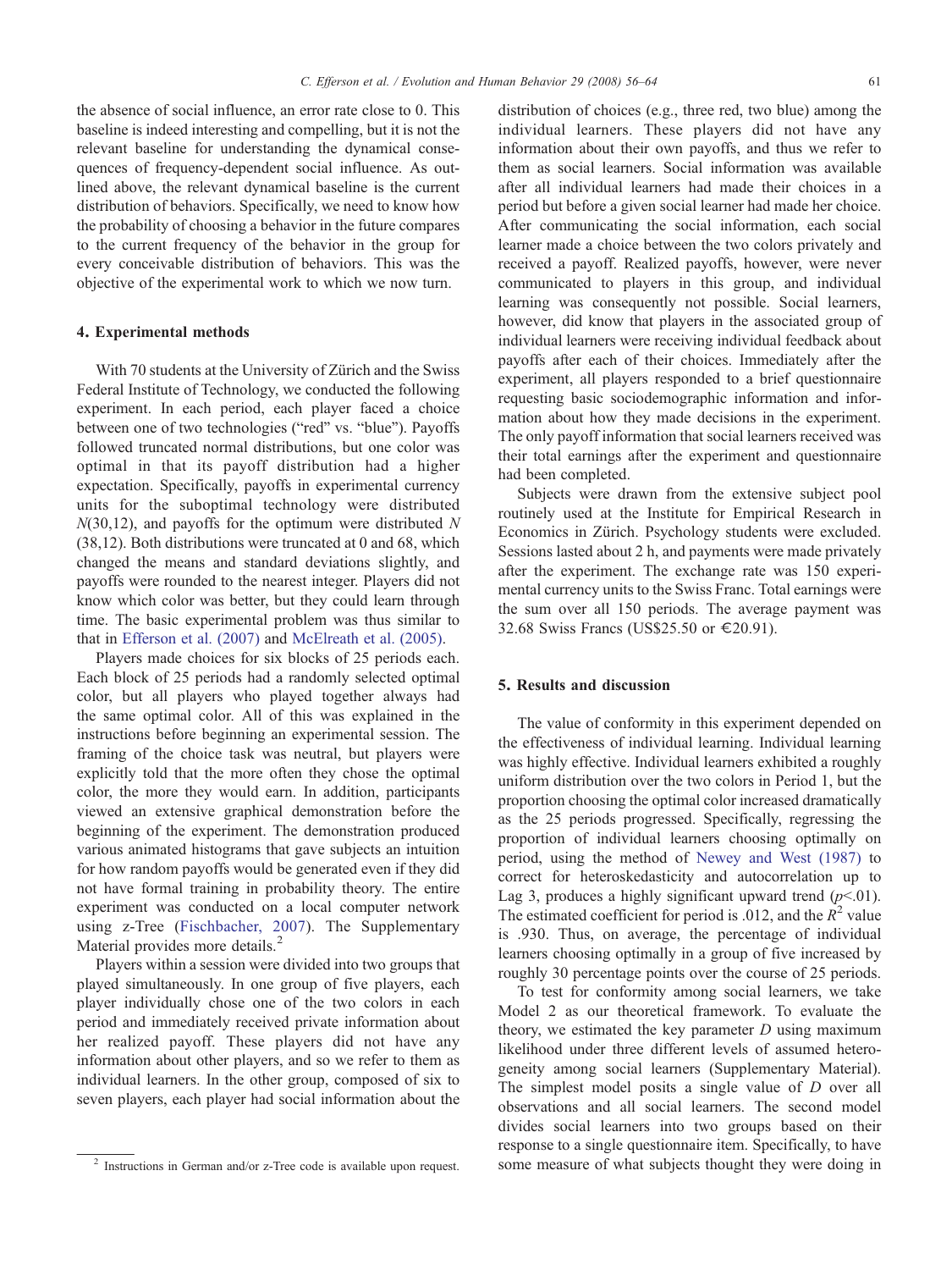Table 1 Model description, the number of estimated parameters, maximized log likelihood (ln  $L^*$ ), Akaike value (AIC<sub>c</sub>), and Akaike weight ( $w_i$ ) for each of the three models fit to the social learners' data

| Model                  | Parameters $\ln L^*$ |                            | $AIC_c$ | W:                                         |
|------------------------|----------------------|----------------------------|---------|--------------------------------------------|
| Single $D$             |                      |                            |         | $-2159.28$ 4320.56 4.11×10 <sup>-112</sup> |
| Conformist (yes or no) | 2                    |                            |         | $-2014.39$ 4032.78 1.27×10 <sup>-49</sup>  |
| Fixed effects          |                      | $-1863.36$ 3807.60 $>0.99$ |         |                                            |

Altogether, the experiment produced 5000 observations for social learners, and 3749 of these could be used to estimate  $D$  and to calculate  $AIC_c$  values (see Supplementary Material). Akaike weights sum to 1 and summarize the proportional weight of evidence in support of each model, where larger weights indicate more support. The absolute difference between AIC<sub>c</sub> values also has meaning [\(Burnham & Anderson, 2002](#page-8-0)) and is the basis for our claim that the two-parameter model is a vast improvement over the oneparameter model.

the experiment, the questionnaire asked social learners about their use of social information. They were asked whether they tended to choose (i) the same color as the majority of players in the "other group" (i.e., individual learners); (ii) the same color as the minority of players in the other group; or (iii) neither. Twenty-eight of 40 social learners claimed (i), 11 claimed (iii), and only 1 claimed (ii). Given that only one player claimed to follow the minority, we divided social learners, in an a priori fashion, into those who claimed that they tended to follow the majority during the experiment (Category i) and those who did not (Categories ii and iii). We call these players "stated conformists" and "not stated conformists," respectively. Our second model estimates a separate D value for each of these two groups. The final model estimates an individual value of D for each social learner (i.e., individual fixed effects). We used AIC<sub>c</sub>, an improved form of Akaike's original criterion ([Akaike, 1973;](#page-8-0) [Burnham & Anderson, 2002\)](#page-8-0), as a model-selection criterion. Table 1 summarizes the results.

The model of individual fixed effects fits the best to an overwhelming degree, but the  $AIC_c$  values also indicate that the two-parameter model is a vast improvement over the simple model that estimates a single *D* value. In particular, lower  $AIC_c$  values indicate an improved fit, and the absolute difference in the  $AIC_c$  values between models has meaning. Importantly, however, the use of information-theoretic criteria such as AIC<sub>c</sub> does not involve arbitrary thresholds (e.g.,  $p \le 0.05$ ) as in hypothesis testing, so there is no concept of one model being "significantly" better than another. But the differences in Table 1 are truly enormous by any standard [\(Burnham & Anderson, 2002](#page-8-0)). This finding means that individual variation in frequency-dependent social learning is extremely important, but nonetheless the distinction between stated conformists and those who were not stated conformists also captures an important systematic variation relative to a model that simply assumes that all social learners were the same.

Fig. 4 compares the data and the two-parameter version of the model.

The model fits poorly for social learners who were not stated conformists, but fits quite well for those who were stated conformists. The 12 social learners who were not stated conformists, in effect, did not respond, on average, to information about the frequencies of alternative behaviors in any notable way. Thus, the model, although it can be fit using maximum likelihood, is not based on assumptions that were generally appropriate for social learners in this group. For the 28 stated conformists, however, the data and the model are nearly indistinguishable for much of the function's domain. The exceptions at the boundaries show that stated conformists had a small tendency to play the absent color when all five individual learners were choosing the same color.

[Fig. 5](#page-7-0) additionally shows considerable individual variation in play among both stated conformists and social



Number individual learners choosing red

Fig. 4. Data and theoretical predictions for social learners who were not stated conformists (left-hand panel) and those who were (right-hand panel). The graphs show the proportion of social learners choosing red (lines with 95% bootstrapped confidence intervals clustered on subject) as a function of the number of individual learners choosing red. The graphs also show (lines with circles) the theoretical probability that a social learner chooses red under Model 2 and the maximum likelihood estimate of D. The maximum likelihood estimate for the 12 players who were not stated conformists is −0.4843, and the standard error is 0.0438. For stated conformists, the estimate and standard error are  $0.3805$  and  $0.0250$ , respectively. The different point estimates of D for the two types of player account for the different theoretical predictions.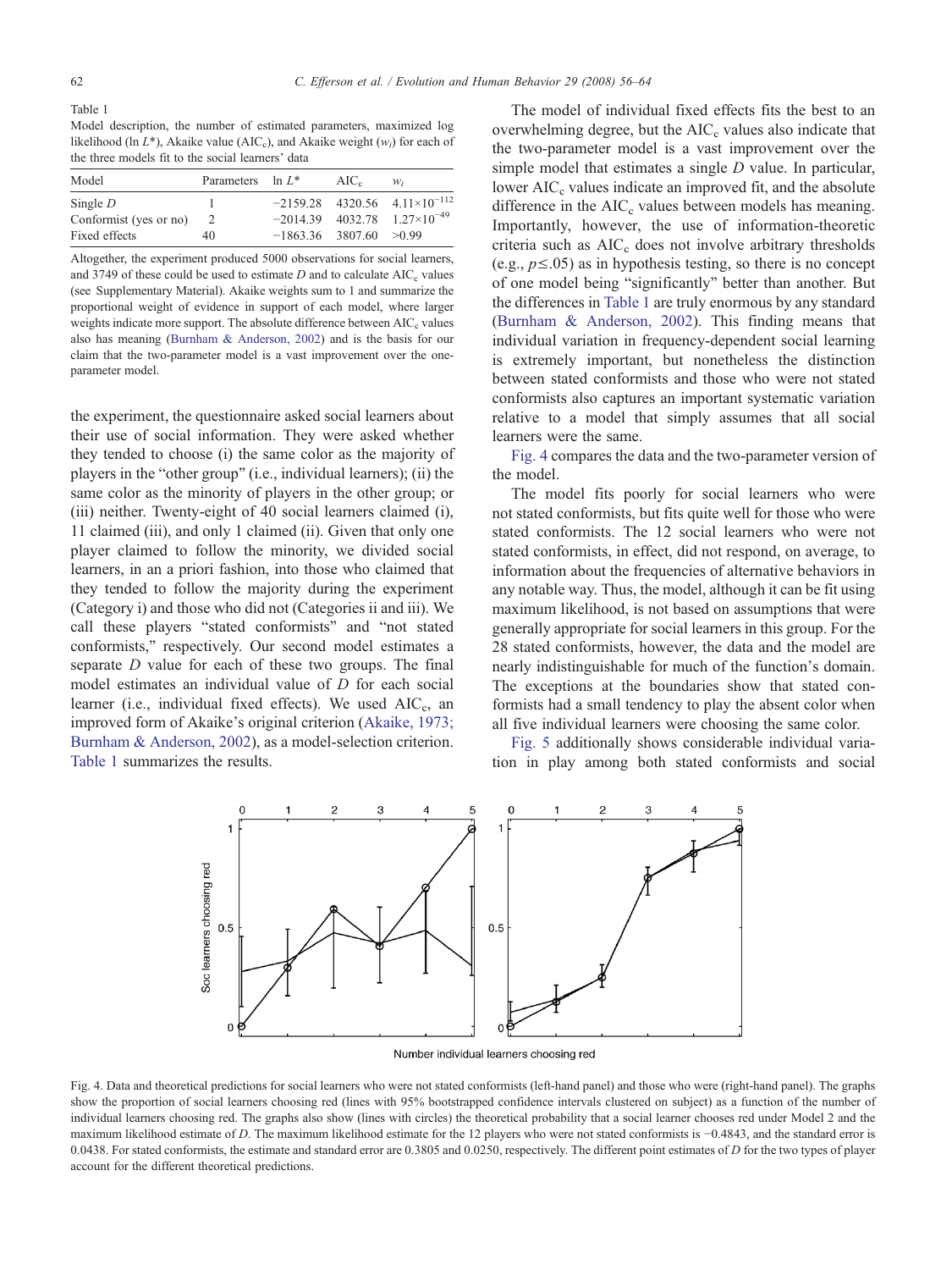<span id="page-7-0"></span>

Fig. 5. The mean payoff per period versus the estimated value of  $D$  for each of the 40 social learners. D estimates are based on the model of individual fixed effects. Players who were not stated conformists are shown with open squares, while stated conformists are shown in solid circles.

learners who were not stated conformists. The graph shows results from the fixed-effects model and plots the mean earnings per period for each subject as a function of the subject's individual *D* estimate.

Importantly, the individual  $D$  estimates are not obviously clustered into two groups. This is why the model of fixed effects fits better than the model that distinguishes simply between stated conformists and everyone else. Additionally, Fig. 5 also clarifies why the distinction between stated conformists and those who were not stated conformists is better than assuming a homogeneous response to frequency information. Most of the stated conformists have positive D estimates under the fixed-effects model, while most of those who were not stated conformists have negative *D* estimates. In short, players were pretty good, although not perfect, at summarizing their use of frequency information. The net consequence of these results is the following. Fig. 5 provides no obvious evidence for different categorical types of social learners. Nonetheless, when forced to categorize their use of frequency information, social learners did so with enough self-awareness that their claims about their use of frequency information were sufficiently accurate to provide an effective partition of the data. For these reasons, our statistical models fit progressively better as we added parameters. By adding parameters, we increasingly captured considerable variation among social learners.

Finally, Fig. 5 shows, as predicted by theory (Model 1), a strong positive relationship between conformity and earnings. In short, because the individual learners were actually learning, social learners who showed a strong inclination to follow the majority among individual learners were the social learners who made the most money. Social learners who did not respond to the available frequency-dependent information left money on the table.

These results show that individual heterogeneity is critical to understanding frequency-dependent social learning. Specifically, our data suggest a meaningful distinction

between those who conform and those who largely ignore information about behavioral frequencies. Nonetheless, substantial individual variation also exists within each of these two generic groups of players. The stability of this kind of heterogeneity across cultures or in different social settings is not clear, but an analogous study recently conducted among subsistence pastoralists in Bolivia produced similar patterns (Efferson, Lalive, Richerson, McElreath, & Lubell, unpublished data). Also unclear is the extent to which players might adjust their use of frequency-dependent social information according to its value. Do some players, for example, have an innate desire to conform regardless of the consequences, or do they rather recognize its practical decision-making value in appropriate situations? Our results show that some individuals do not conform even when doing so would be very much in their own interests. This conclusion is in contrast to studies such as those of [Asch](#page-8-0) [\(1955, 1956\),](#page-8-0) which tends to focus on how some will cave in to social influence even in direct opposition to what their senses are telling them.

Apart from the subjects who largely ignored frequency information, many did conform, and doing so paid well. To fully examine in the future how subjects adjust their tendency to follow the majority, its value would have to be systematically and exhaustively varied. The present experiment did not do so. Because the value of conformity was rooted in the performance of individual learners, conformity, on average, was either neutral (e.g., Period 1) or valuable (e.g., subsequent periods). It was never detrimental on average. Thus, we cannot say to what extent social learners who conformed recognized conformity's monetary value in this particular experiment and to what extent they simply had a desire to match the properties of the social group provided for them regardless of the monetary consequences. More generally, the issue of how flexible biased social learning is in different settings and over short time scales remains one of the central unanswered empirical questions in the study of cultural transmission.

The heterogeneity in social learning that we have documented has received little attention in the study of cultural transmission. In particular, if distinct and stable types of social learners exist, one obviously important consideration would involve how they assort into groups both within and between societies. For instance, if all else is equal and conformists form groups assortatively, conformist groups should be more productive than their less conformist counterparts as long as some basis for effective individual learning is present. More generally, the study of dynamical systems can sometimes proceed effectively by focusing on the average behavior of constituent parts, while in other cases ignoring individual variation can lead the researcher dramatically astray ([Miller & Page, 2007](#page-8-0)). Which of these two scenarios holds and when are largely unconsidered problems in cultural evolution. Even so, this kind of understanding is potentially critical when addressing aggregate behavioral dynamics and the corresponding